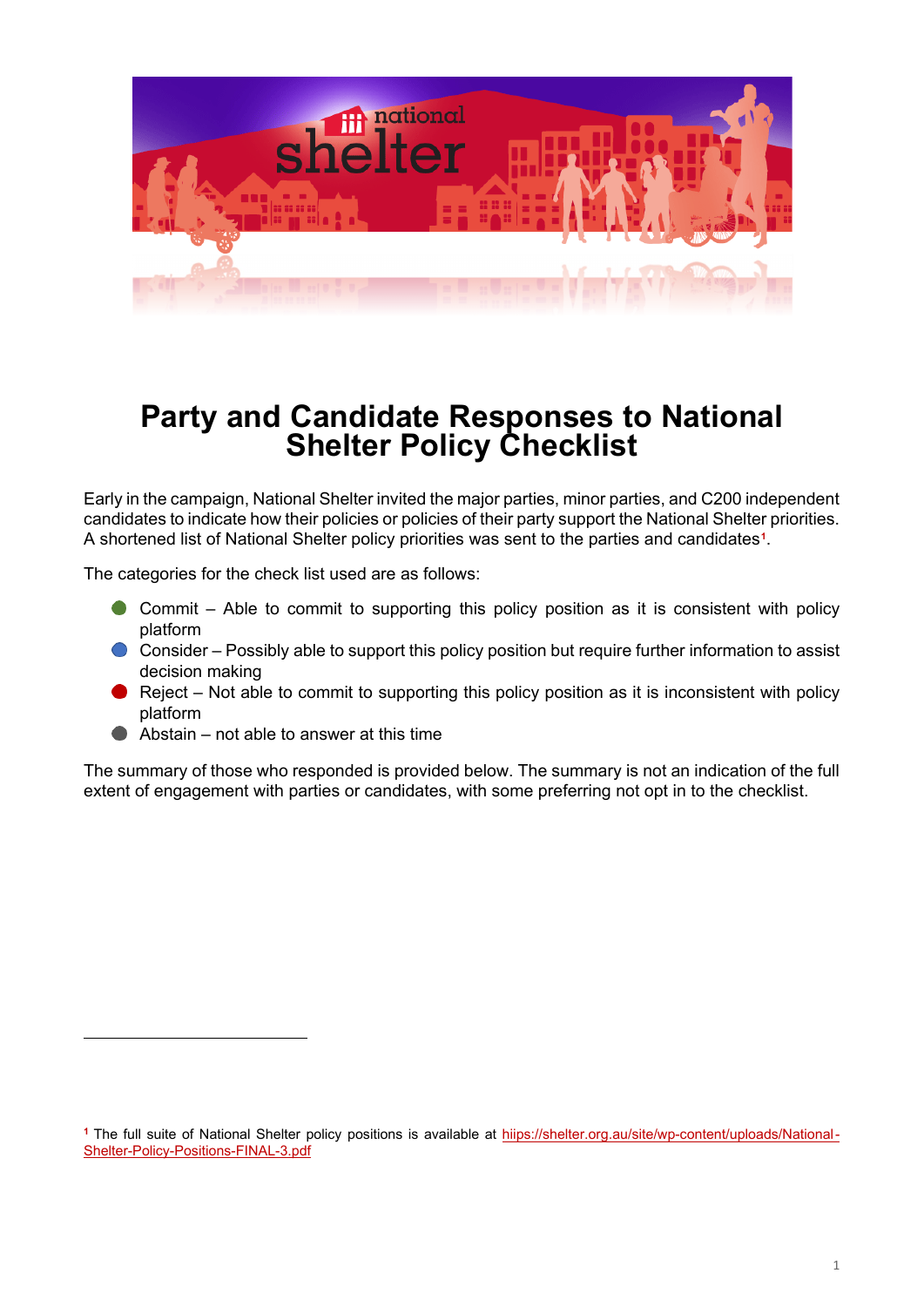|                                                                                                                                                                                              | Australian<br>Greens | Andrew<br><b>Wilkie MP</b><br>(Clark) | Dr Helen<br><b>Haines MP</b><br>(Indi) | Rebekha<br>Sharkie<br>(Mayo) | <b>Nicolette</b><br><b>Boele</b><br>(Bradfield) | <b>Kylea Tink</b><br>(North<br>Sydney) | Allegra<br>Spender<br>(Wentworth) | <b>Clare Ferres</b><br>Miles (Casey) | <b>Kim</b><br>Rubenstein<br>(ACT<br>Senate) | <b>David</b><br>Pocock<br>(ACT<br>Senate) |
|----------------------------------------------------------------------------------------------------------------------------------------------------------------------------------------------|----------------------|---------------------------------------|----------------------------------------|------------------------------|-------------------------------------------------|----------------------------------------|-----------------------------------|--------------------------------------|---------------------------------------------|-------------------------------------------|
| Develop a national housing strategy with an emphasis on meeting the housing needs of low- and<br>moderate-income households                                                                  | $\bullet$            |                                       |                                        |                              |                                                 |                                        |                                   | O                                    |                                             |                                           |
| Develop a national First People's housing strategy to specifically address the lack of housing options<br>for First Peoples                                                                  | $\bullet$            |                                       | Œ                                      |                              |                                                 |                                        | $\bigcirc$                        | O                                    | Œ                                           |                                           |
| Increase supply of social housing to 10% of all housing by 2036 OR a minimum net increase of<br>20,000 new social housing dwellings each year                                                | $\bullet$            |                                       |                                        |                              |                                                 |                                        |                                   |                                      |                                             |                                           |
| Appoint national housing minister included in Cabinet and is either within, or linked to a central<br>agency (such as Treasury or Infrastructure)                                            | $\bullet$            |                                       | O                                      | $\bigcirc$                   |                                                 | O                                      |                                   | 0                                    |                                             |                                           |
| Review of Commonwealth Rent Assistance (CRA) to ensure that it effectively meeting the needs of<br>those in rental stress                                                                    |                      |                                       |                                        |                              |                                                 | œ                                      |                                   | O                                    |                                             |                                           |
| Increase the maximum rate of CRA by 50%                                                                                                                                                      | $\bigcirc$           | O                                     |                                        |                              | c                                               | $\bigcirc$                             | $\bullet$                         | $\bigcirc$                           |                                             |                                           |
| Establish a national set of minimum standards to be met by all rental housing to ensure that<br>housing is healthy and energy efficient                                                      | $\bullet$            |                                       | ◯                                      | $\bigcirc$                   |                                                 | œ                                      | $\bullet$                         | O                                    | Œ                                           |                                           |
| Establish a national set of rental law reforms with a minimum set of national standards to provide<br>security, affordability, and safety in the rental market                               | $\bullet$            | $\bullet$                             | O                                      | $\bigcirc$                   |                                                 | O                                      | $\bullet$                         | $\bigcirc$                           | O                                           |                                           |
| Reduce the capital gains tax discount for individuals and trusts                                                                                                                             | $\bullet$            | 0                                     | $\bullet$                              |                              |                                                 |                                        |                                   | $\bullet$                            |                                             |                                           |
| Remove the capital gains exemption for homeowners                                                                                                                                            | D                    |                                       |                                        |                              |                                                 |                                        |                                   | O                                    |                                             |                                           |
| Incentivise State and Territory governments to exchange stamp duty for a disaggregated land tax                                                                                              | $\bullet$            | $\bullet$                             |                                        | 0                            |                                                 |                                        | $\bullet$                         |                                      |                                             |                                           |
| Support the development of a national mandatory inclusionary zoning framework where new<br>housing developments must provide social and affordable housing                                   | O                    | 0                                     | C                                      | $\bigcirc$                   |                                                 | O                                      | $\bullet$                         | $\bigcirc$                           |                                             |                                           |
| Require all future city deals to have housing affordability and affordable housing as a central<br>element to the deal                                                                       |                      |                                       | Œ                                      |                              |                                                 | O                                      | $\bullet$                         |                                      |                                             |                                           |
| Require that the disposal of surplus Commonwealth Government land mandate provisions for the<br>delivery of social and affordable housing                                                    |                      |                                       |                                        |                              |                                                 |                                        |                                   |                                      |                                             |                                           |
| Mandate for Infrastructure Australia to include social and affordable housing by in their priority<br>infrastructure lists                                                                   | $\bullet$            |                                       | e                                      |                              |                                                 | O                                      | $\bullet$                         |                                      |                                             |                                           |
| Adequately resource through federal funding national housing and homelessness peak bodies to<br>provide independent policy advice and consultation with the housing and homelessness sectors |                      |                                       |                                        |                              |                                                 |                                        |                                   |                                      |                                             |                                           |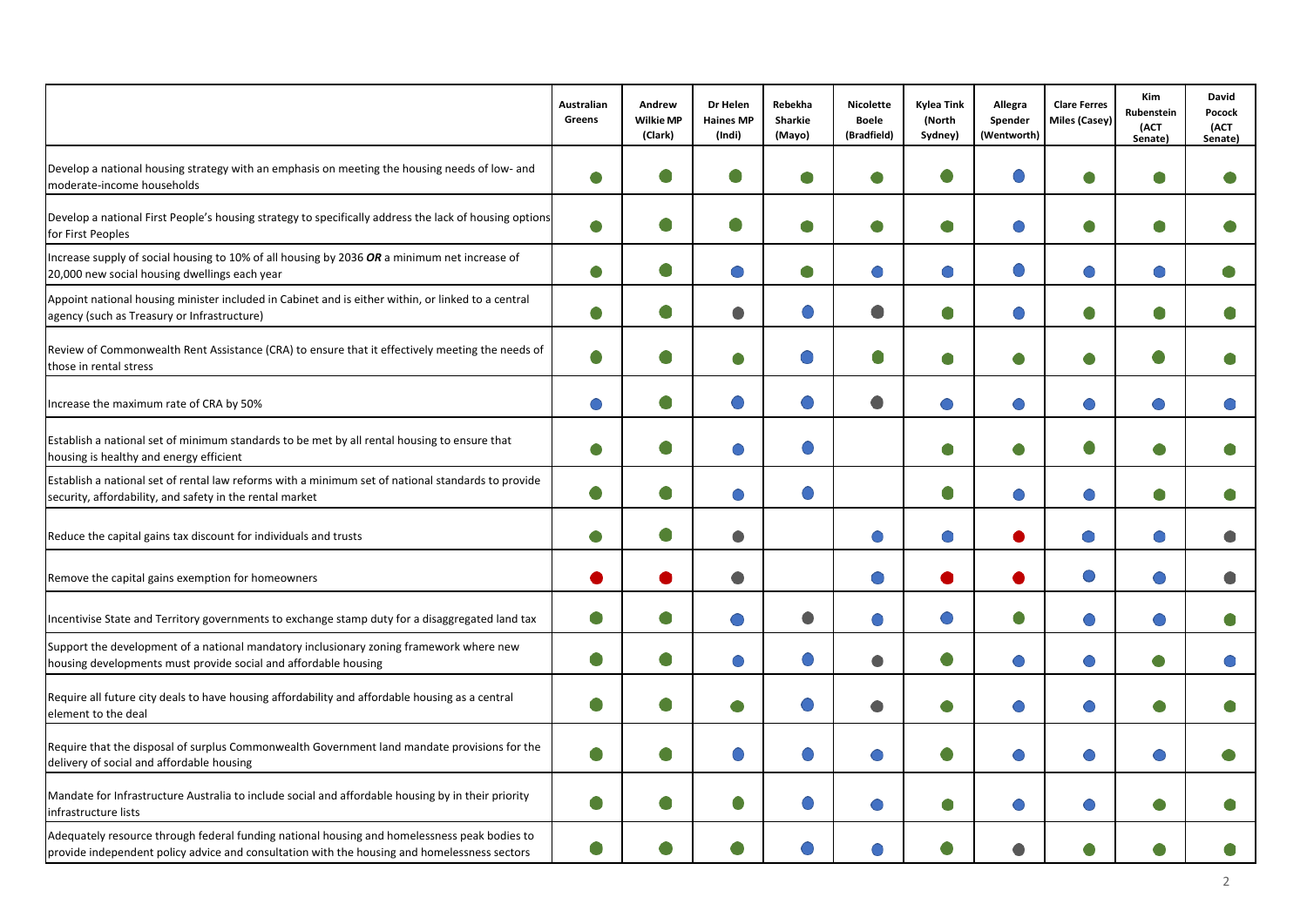Dr Helen Haines provided the following statement to accompany her checklist:

*Regional Australia, including Indi, is facing a major housing affordability and supply crisis. In the last two years, prices are up 33% in Wodonga, 34% in Wangaratta, and 25% in Benalla. In some of the smaller towns it's even worse. In Euroa it's 40%. In Bright, it's 55%. It is out of control.*

*As part of my re-election campaign, I'm fighting to establish a \$2 billion fund that helps regional towns build the local infrastructure it needs like roads, streetlights, water and sewerage systems, gardens and community centres to open up new blocks of land and affordable housing supply.*

*The government's existing \$1 billion National Housing Infrastructure Facility has failed to deliver. Their fund has been around for almost five years and has only spent a fraction of what it needs to with none coming to Indi. My fund will ensure new lots of land are opened up for development as soon as possible, while also ensuring we maintain what's great about community and liveability in the regions.*

*With house prices rising to record levels, it's also becoming harder and harder for young families to save a deposit for a home. The government's scheme to allow regional first home buyers take out a mortgage with as little as 5% deposit has had barely any take up in Indi. With high house prices and interest rates tipped to rise, the scheme will also put home buyers in a precarious financial position.*

*As part of my re-election campaign, I'm also pushing for a national shared equity scheme which would allow the government take on up to 25% of a mortgage, significantly reducing repayment stress. Home buyers could then buy out the government at any time, including when they sell.*

*As this survey shows, there much more to do to solve the housing affordability crisis in Australia, especially when it comes to social housing stock. If re-elected, I'm committed to considering all of the policy proposals National Shelter has put forward in more detail to solve the crisis and backing high impact evidence-based solutions.*

Rebekha Sharkie provided copies of speeches in the House of Representatives including:

- Statement by Members Homelessness Speech, Thursday 12 August 2021
- Matters of Public Importance Homelessness, Housing Affordability Speech, Thursday 18 March 2021
- National Rental Affordability Scheme Amendment Bill, Thursday 17 October 2019

The Australian Labor Party provided a written letter to National Shelter.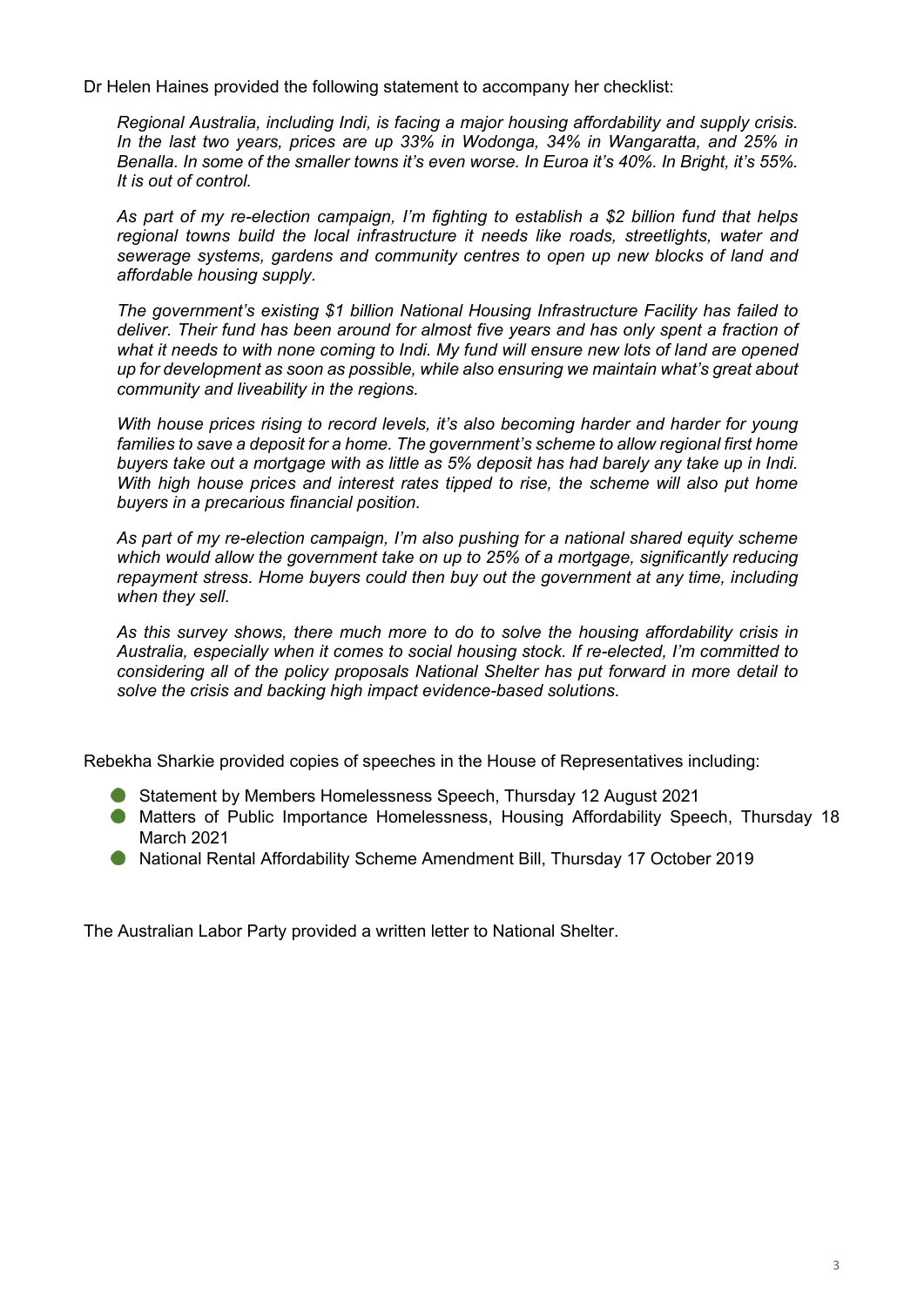## **Housing Policies in the Federal Election 2022**

The tables below are summaries of the various policies that have been announced by the major parties both in the lead up to the election, and during the campaign. All information is available publicly from budget papers, announcements, and party websites.

| <b>LIBERAL/NATIONAL</b>                                                                                                                          | <b>ALP</b>                                                                                                                                                                                                                                                                                                                                                                                                                                                                                                                                                                                                                                                                                  | <b>GREENS</b>                                                  |
|--------------------------------------------------------------------------------------------------------------------------------------------------|---------------------------------------------------------------------------------------------------------------------------------------------------------------------------------------------------------------------------------------------------------------------------------------------------------------------------------------------------------------------------------------------------------------------------------------------------------------------------------------------------------------------------------------------------------------------------------------------------------------------------------------------------------------------------------------------|----------------------------------------------------------------|
|                                                                                                                                                  | <b>Strategy and Reform</b>                                                                                                                                                                                                                                                                                                                                                                                                                                                                                                                                                                                                                                                                  |                                                                |
|                                                                                                                                                  | Establish <b>Housing Australia</b> to<br>expand on the role and work of the<br>National Housing Finance and<br>Investment Corporation (NHFIC),<br>and deliver:<br>• Help to Buy<br>· Regional First Home Buyer<br><b>Support Scheme</b><br>• Housing Australia Future Fund<br>• Other existing programs run by<br><b>NHFIC</b><br>Housing Australia will also be the<br>home of the National Housing<br>Supply and Affordability Council.                                                                                                                                                                                                                                                   | Establish a Federal Housing Trust                              |
|                                                                                                                                                  | Establish a National Housing<br><b>Supply and Affordability Council</b><br>to:<br>• Set targets for land supply<br>. Collect and publish data on<br>housing supply, demand, and<br>affordability<br>$\bullet$ Report<br>release<br>on<br><b>of</b><br>government<br>land,<br>rental<br>affordability and homelessness<br>• Advise on ways to improve land<br>use planning and land supply to<br>boost<br>productivity<br>and<br>affordability<br>• Advice on appropriate housing<br>measures in current and future<br><b>City and Regional Deals</b><br>The Council will also play a key<br>role in the development and<br>implementation of the National<br>Housing and Homelessness Plan. |                                                                |
|                                                                                                                                                  | Develop a National Housing and<br><b>Homelessness Plan</b>                                                                                                                                                                                                                                                                                                                                                                                                                                                                                                                                                                                                                                  | Develop a National Housing and<br><b>Homelessness Strategy</b> |
|                                                                                                                                                  | <b>Assisted Home Ownership</b>                                                                                                                                                                                                                                                                                                                                                                                                                                                                                                                                                                                                                                                              |                                                                |
| <b>Expansion of the Home Guarantee</b><br>Scheme will be expanded to<br>50,000 guarantees per year, at a<br>cost of \$8.6million. This includes: | Regional<br>First<br>Home<br><b>Buver</b><br>Support Scheme to assist 10,000<br>firs home buyers a year in a<br>regional area to purchase a home.<br>Deposit of 5% required with                                                                                                                                                                                                                                                                                                                                                                                                                                                                                                            |                                                                |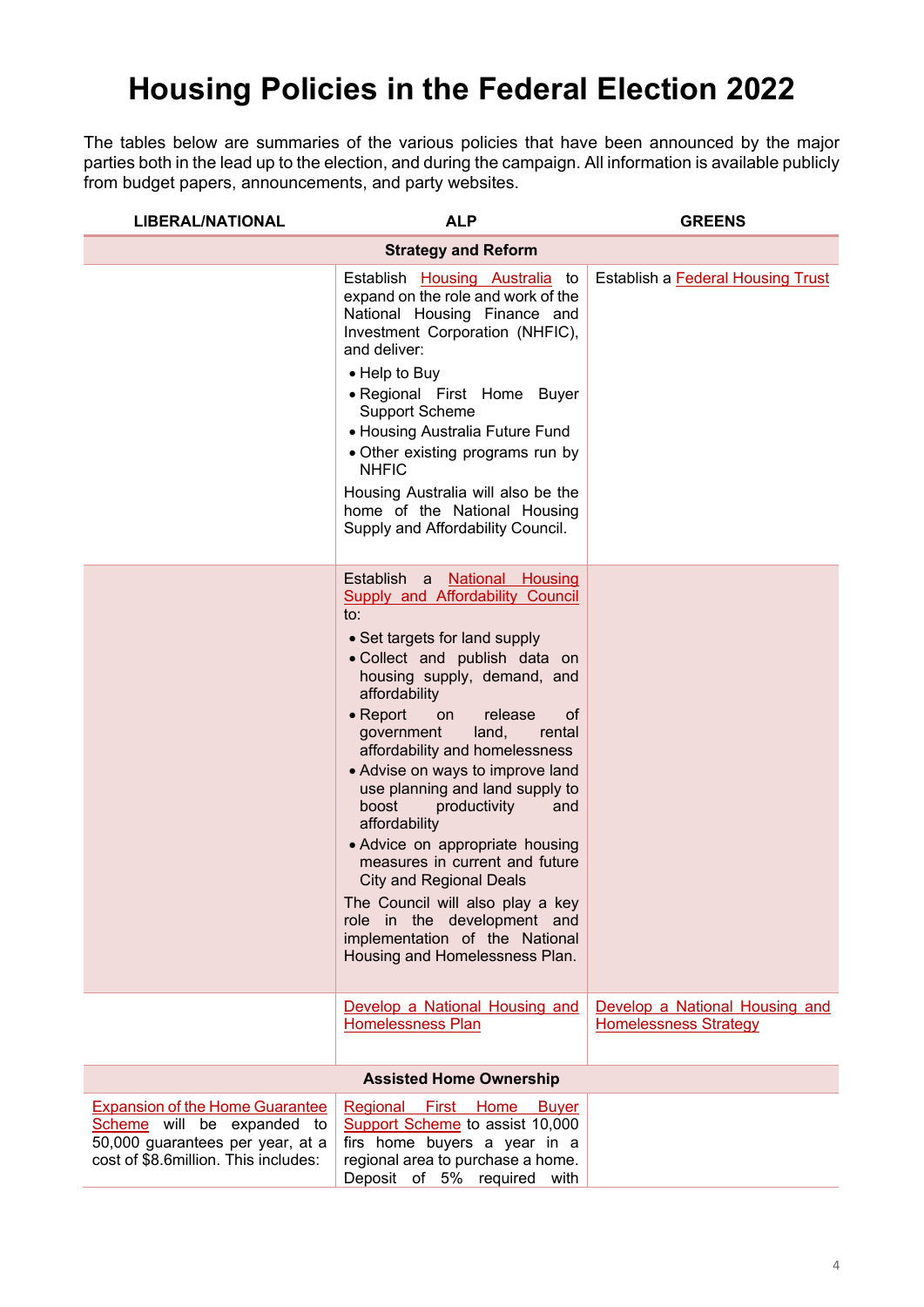| <b>LIBERAL/NATIONAL</b>                                                                                                                                                                                                                                                                                                                                                                                                                                                                                                                                                                                     | <b>ALP</b>                                                                                                                                                                                                                                                                                                                                                                                                                          | <b>GREENS</b>                                                                                                                                                                                                                                                                                                                       |
|-------------------------------------------------------------------------------------------------------------------------------------------------------------------------------------------------------------------------------------------------------------------------------------------------------------------------------------------------------------------------------------------------------------------------------------------------------------------------------------------------------------------------------------------------------------------------------------------------------------|-------------------------------------------------------------------------------------------------------------------------------------------------------------------------------------------------------------------------------------------------------------------------------------------------------------------------------------------------------------------------------------------------------------------------------------|-------------------------------------------------------------------------------------------------------------------------------------------------------------------------------------------------------------------------------------------------------------------------------------------------------------------------------------|
| • 35,000 First Home Guarantees<br>to support eligible first home<br>buyers to purchase a new or<br>existing dwelling with a deposit<br>as low as 5%<br>• 10,000 new Regional Home<br>Guarantees to support eligible<br>home buyers, including non-first<br>home buyers, to purchase or<br>construct a new home<br>in.<br>regional<br>(subject<br>areas<br>to<br>legislation)<br>• 5,000 guarantees to expand the<br>Family<br>Home<br>Guarantee<br>family<br>targeting<br>single<br>households with children to buy<br>their first home or re-enter the<br>housing market with a deposit<br>as little at 2% | government guaranteeing up to<br>15% of the purchase price.<br>Income limits and property price<br>caps apply.<br>Applies to new and existing<br>dwellings.                                                                                                                                                                                                                                                                         |                                                                                                                                                                                                                                                                                                                                     |
| Establish the <b>Super Home Buyer</b><br>Scheme, to assist first home<br>buyers to invest up to 40% of their<br>superannuation, up to a maximum<br>of \$50,000 to buy their first home.<br>The scheme will apply to new and<br>homes<br>existing<br>with<br>the<br>investment amount to be returned<br>when the house is sold, plus any<br>share of capital gain.<br>The scheme is restricted to first<br>home buyers who must have<br>separately saved 5% of the<br>deposit. There are no income or<br>property caps.<br>The scheme would commence 1<br>July 2023 (if elected).                            | Establish Help to Buy shared<br>equity scheme to assist 10,000<br>households each financial year.<br>Maximum equity 40% for new<br>home and 30% for existing home.<br>based<br>Price caps apply<br><b>on</b><br>location.<br>Eligibility requirements include:<br>• Income \$90k pa for singles and<br>\$120K pa for couples<br>· Minimum 2% deposit of home<br>price<br>$\bullet$ Pay for<br>other<br>associated<br>purchase costs | Establish<br><b>Shared</b><br><b>Equity</b><br>a<br>with<br><b>Scheme</b><br>Ownership<br>purchasers able to buy up to 75%<br>equity in a Federal Housing Trust<br>home for \$300,000. Other aspects<br>of the scheme:<br>• 125,000 homes available<br>• Waive stamp duty<br>• Concessional Commonwealth<br>loan with a 10% deposit |
|                                                                                                                                                                                                                                                                                                                                                                                                                                                                                                                                                                                                             | <b>Social and Affordable Housing</b>                                                                                                                                                                                                                                                                                                                                                                                                |                                                                                                                                                                                                                                                                                                                                     |
| Previously announced the lifting of                                                                                                                                                                                                                                                                                                                                                                                                                                                                                                                                                                         | Create \$10b Housing Australia                                                                                                                                                                                                                                                                                                                                                                                                      | <b>Build</b><br>million<br>public<br>and                                                                                                                                                                                                                                                                                            |

|                                                                   | Previously announced the lifting of Create \$10b Housing Australia Build 1 million<br>the NHFIC liability cap by \$2bto Future Fund to build 30,000 new community homes over 20 years | public and                                            |
|-------------------------------------------------------------------|---------------------------------------------------------------------------------------------------------------------------------------------------------------------------------------|-------------------------------------------------------|
| \$5.5b.                                                           | social and affordable properties in   through a Federal Housing Trust:                                                                                                                |                                                       |
| support<br>expected to<br>lt is<br>approximately $8,000 - 10,000$ | its first 5 years. Key targets<br>include:                                                                                                                                            | • 750,000 homes reserved for<br>people on low incomes |
| social and affordable<br>more                                     |                                                                                                                                                                                       |                                                       |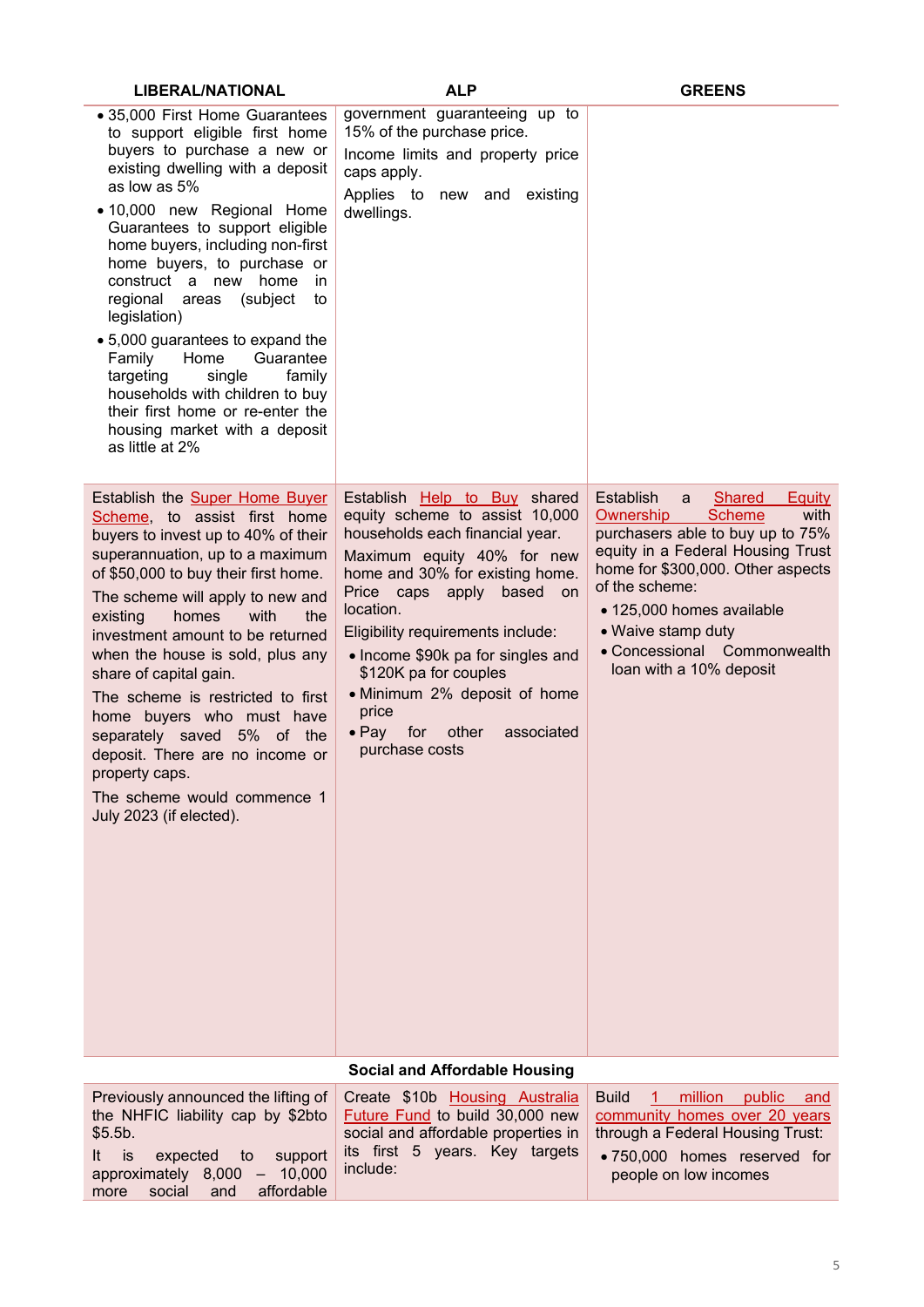| <b>LIBERAL/NATIONAL</b>                                                                                                                                                                                                                                                                                                                                                                                                                                                                                                                                 | <b>ALP</b>                                                                                                                                                                                                                                                                                                                                                                                                                                                           | <b>GREENS</b>                                                                                                                                                                                                                                                                                                                                                                                        |
|---------------------------------------------------------------------------------------------------------------------------------------------------------------------------------------------------------------------------------------------------------------------------------------------------------------------------------------------------------------------------------------------------------------------------------------------------------------------------------------------------------------------------------------------------------|----------------------------------------------------------------------------------------------------------------------------------------------------------------------------------------------------------------------------------------------------------------------------------------------------------------------------------------------------------------------------------------------------------------------------------------------------------------------|------------------------------------------------------------------------------------------------------------------------------------------------------------------------------------------------------------------------------------------------------------------------------------------------------------------------------------------------------------------------------------------------------|
| dwellings, by enabling community<br>housing providers to access lower<br>cost loans to build new dwellings.<br>Deposit as low as 2%.<br>Increase of <b>First Home Super</b><br>Saver Scheme with the amount of<br>eligible contributions that can<br>count towards the<br>maximum<br>releasable amount across all<br>years will increase from \$30,000 to<br>\$50,000 from 1 July 2022. The<br>amount of eligible contributions<br>that can count towards your FHSS<br>maximum releasable amount for<br>each financial year will remain at<br>\$15,000. | • 20,000<br>social<br>housing<br>properties including 4,000<br>· targeted to women and children<br>escaping DFV and older women<br>on low incomes at risk of<br>homelessness<br>• 10,000 affordable homes for key<br>workers                                                                                                                                                                                                                                         | shared<br>• 125,000<br>ownership<br>homes<br>· 125,000 public universal access<br>rental<br>homes<br>(keyworker<br>homes)<br><b>Creation of Capital Grants Fund to</b><br>provide grants to states and<br>territories to fund public housing<br>improvement<br>and<br>clear<br>maintenance backlogs. This will<br>be \$1.5b per year for three years,<br>then \$2.5b divided evenly over 7<br>years. |
|                                                                                                                                                                                                                                                                                                                                                                                                                                                                                                                                                         | <b>Private Rental</b>                                                                                                                                                                                                                                                                                                                                                                                                                                                |                                                                                                                                                                                                                                                                                                                                                                                                      |
|                                                                                                                                                                                                                                                                                                                                                                                                                                                                                                                                                         |                                                                                                                                                                                                                                                                                                                                                                                                                                                                      | Establish a National Standards of<br>Renters Rights including:<br>• Limitations on rent rises<br>• Enforce accessibility, energy<br>efficiency and environmental<br>standards<br>• Prohibit no-grounds evictions<br>• Options for long-term leases<br>· Prohibit blanket 'no pet' clauses                                                                                                            |
|                                                                                                                                                                                                                                                                                                                                                                                                                                                                                                                                                         | <b>First Nations Housing</b>                                                                                                                                                                                                                                                                                                                                                                                                                                         |                                                                                                                                                                                                                                                                                                                                                                                                      |
| Previously<br>announced<br>continuation of Northern Territory<br>Remote Aboriginal Investment at<br>\$3.8million<br>Previous announcement to re-<br>profile existing funding provided to<br>Indigenous Business Australia for<br>regional housing construction<br>loans as part of the Indigenous<br>Home Ownership Program, at a<br>cost of \$7.7 million over 5 years<br>from 2021-22.                                                                                                                                                                | \$200million<br>for<br>the<br>repair,<br>maintenance, and improvements<br>of housing in remote Indigenous<br>communities in Qld, WA, SA and<br>NT as part of the Housing Future<br>Fund.<br>Provide \$100m to start work<br>immediately on urgent housing<br>and essential infrastructure on<br>Northern Territory homelands.<br>Negotiate a new remote housing<br>agreement with the Northern<br>Territory when<br>the<br>current<br>agreement expires in mid-2023. | <b>Identify that Federal Housing Trust</b><br>will build homes in partnership with<br>First Nations community controlled<br>organisations.                                                                                                                                                                                                                                                           |
|                                                                                                                                                                                                                                                                                                                                                                                                                                                                                                                                                         | <b>Homelessness</b>                                                                                                                                                                                                                                                                                                                                                                                                                                                  |                                                                                                                                                                                                                                                                                                                                                                                                      |
|                                                                                                                                                                                                                                                                                                                                                                                                                                                                                                                                                         |                                                                                                                                                                                                                                                                                                                                                                                                                                                                      | funding<br>Increase<br>for<br>homelessness services by \$550m<br>per year through the National<br>Housing<br>and Homelessness<br>Agreement for 10 years and<br>indexed to CPI.                                                                                                                                                                                                                       |

**Accessible Housing**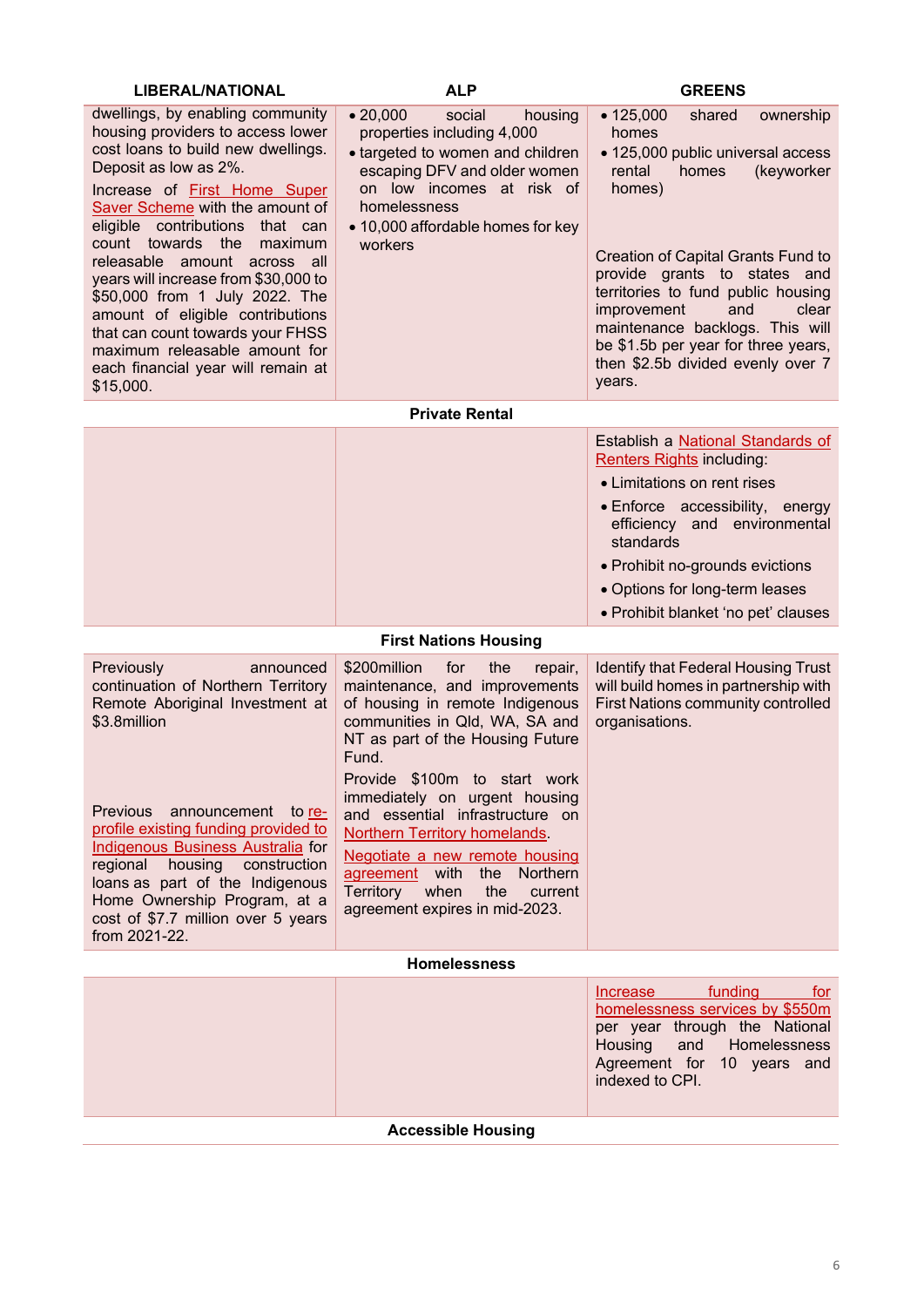| <b>LIBERAL/NATIONAL</b>                                                                                                                                                                                                                                                                                                                                                                                                                                                                                                                                                                                                                                                                                                                                                          | <b>ALP</b><br><b>GREENS</b>                                                                                                                                                                                                                                                                                                                                               |                                                                                                                                                                                                                                                                                                                                                                                               |  |  |
|----------------------------------------------------------------------------------------------------------------------------------------------------------------------------------------------------------------------------------------------------------------------------------------------------------------------------------------------------------------------------------------------------------------------------------------------------------------------------------------------------------------------------------------------------------------------------------------------------------------------------------------------------------------------------------------------------------------------------------------------------------------------------------|---------------------------------------------------------------------------------------------------------------------------------------------------------------------------------------------------------------------------------------------------------------------------------------------------------------------------------------------------------------------------|-----------------------------------------------------------------------------------------------------------------------------------------------------------------------------------------------------------------------------------------------------------------------------------------------------------------------------------------------------------------------------------------------|--|--|
|                                                                                                                                                                                                                                                                                                                                                                                                                                                                                                                                                                                                                                                                                                                                                                                  | Homes in the Housing Future<br>Fund built to principle of universal<br>design.                                                                                                                                                                                                                                                                                            | Construction of accessible homes<br>as part of the 1million social and<br>affordable homes.                                                                                                                                                                                                                                                                                                   |  |  |
|                                                                                                                                                                                                                                                                                                                                                                                                                                                                                                                                                                                                                                                                                                                                                                                  |                                                                                                                                                                                                                                                                                                                                                                           | Enforce<br>disability<br>access<br>standards in rental homes as part<br>of their rental policy.                                                                                                                                                                                                                                                                                               |  |  |
|                                                                                                                                                                                                                                                                                                                                                                                                                                                                                                                                                                                                                                                                                                                                                                                  | <b>Domestic and Family Violence</b>                                                                                                                                                                                                                                                                                                                                       |                                                                                                                                                                                                                                                                                                                                                                                               |  |  |
| Previously announced extension<br>of Safe Places Emergency<br><b>Accommodation program to fund</b><br>the building, renovation or<br>purchase of emergency<br>accommodation delivering 720<br>new safe places. \$100m over 5<br>years<br>Previously announced extension<br>of Escaping Violence Payment<br>which provides a one-off payment<br>up to \$5,000 to assist women<br>leaving a violent relationship. The<br>financial assistance is \$1,500 in<br>cash and the remainder available<br>for goods and services or direct<br>payments (bonds, school fees<br>etc) (\$240million over five years)<br>Previous announced funding for<br>improving home security<br>arrangements for victim-survivors<br>to stay safe in their own homes<br>through security (\$54.6million | \$1.6 billion will be spent to<br>build 4000 new social housing<br>properties specifically allocated<br>for women and children fleeing<br>domestic and family violence.<br>\$100m for crisis and transitional<br>housing options for women and<br>children escaping domestic and<br>family violence and older women<br>on low incomes who are at risk of<br>homelessness. | Creation of new 10 year National<br>Agreement<br>Partnership<br><b>on</b><br>Domestic and Family Violence at<br>\$5.3b including funding for crisis<br>and temporary housing services<br>An additional \$200m over 4 years<br>for direct financial support for DFV<br>survivors. This would be provided<br>as grants up to \$4000 and could<br>be used on rent and housing costs.             |  |  |
| over five years).<br><b>Taxation</b>                                                                                                                                                                                                                                                                                                                                                                                                                                                                                                                                                                                                                                                                                                                                             |                                                                                                                                                                                                                                                                                                                                                                           |                                                                                                                                                                                                                                                                                                                                                                                               |  |  |
| Existing policy of capital gains tax<br>discount of additional 10% if<br>housing was used to provide<br>affordable rental for at least 3<br>years. Total discount of 60%.<br>policy of<br>Existing<br>Managed<br>Investment Trust (MITs) to invest<br>in affordable housing                                                                                                                                                                                                                                                                                                                                                                                                                                                                                                      |                                                                                                                                                                                                                                                                                                                                                                           | Grandfather negative gearing to<br>existing investment properties,<br>then progressively phase out<br>negative gearing for any second<br>and above investment property<br>over 5 years.<br>Remove the 50% capital gains tax<br>discount for individuals. An asset's<br>cost base would be indexed by<br>changes in the CPI as part of<br>calculating the capital gain at the<br>time of sale. |  |  |
| <b>Employment Created by Housing Announcements</b>                                                                                                                                                                                                                                                                                                                                                                                                                                                                                                                                                                                                                                                                                                                               |                                                                                                                                                                                                                                                                                                                                                                           |                                                                                                                                                                                                                                                                                                                                                                                               |  |  |

| economy per year, over five years.   jobs.<br>1 in 10 direct workers on site to be<br>apprentices. | It is estimated that the Housing It is estimated that the 1 million<br>Future Fund will support 21,500 homes over 20 years will create<br>full-time jobs across the $45,000$ new ongoing direct jobs<br>construction industry and and 90,000 new ongoing indirect |
|----------------------------------------------------------------------------------------------------|-------------------------------------------------------------------------------------------------------------------------------------------------------------------------------------------------------------------------------------------------------------------|
|----------------------------------------------------------------------------------------------------|-------------------------------------------------------------------------------------------------------------------------------------------------------------------------------------------------------------------------------------------------------------------|